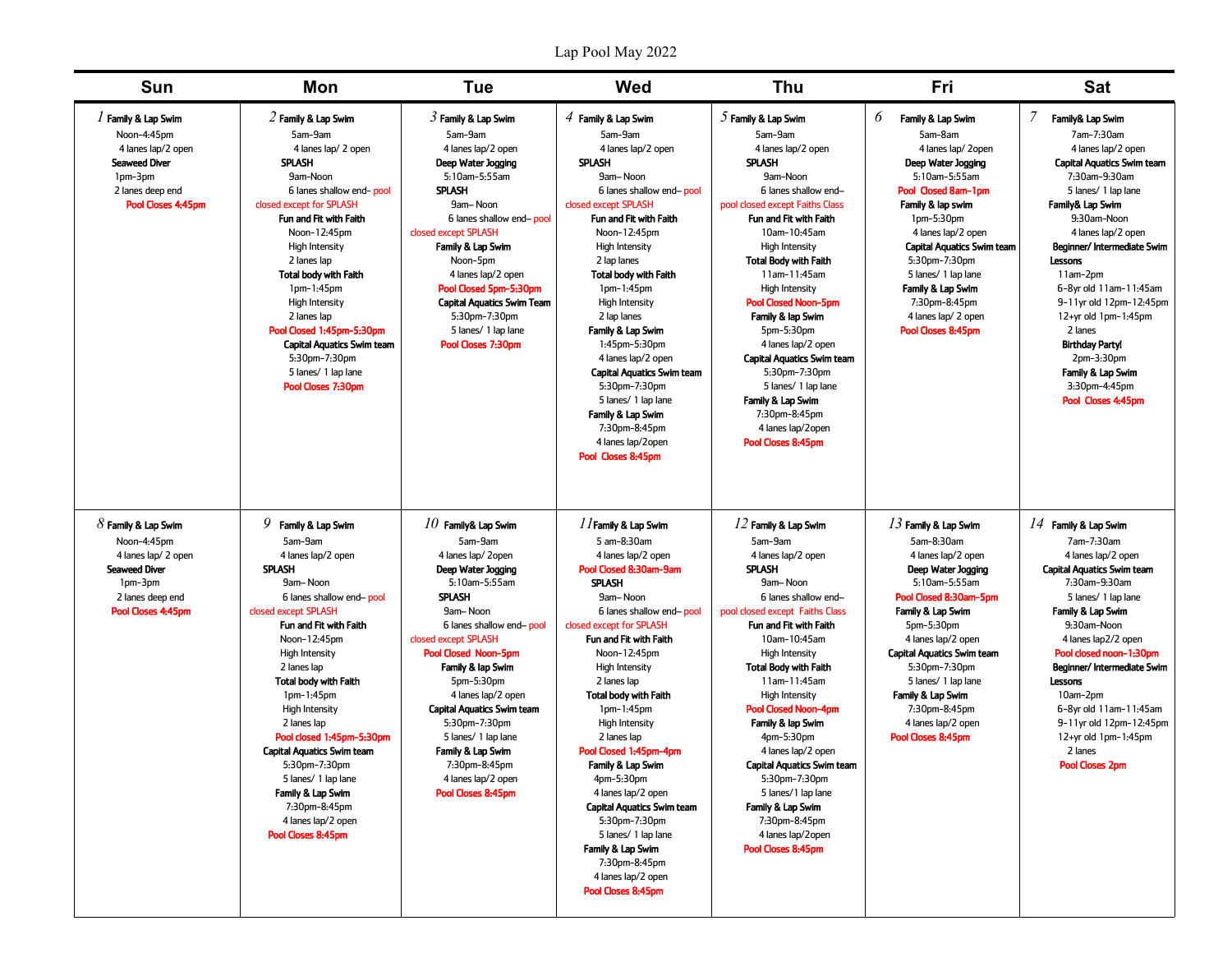| Sun                                                                                                                                      | Mon                                                                                                                                                                                                                                                                                                                                                                                                                                                                                                                                                                   | <b>Tue</b>                                                                                                                                                                                                                                                                                                                                                                                               | Wed                                                                                                                                                                                                                                                                                                                                                                                                                                                                                                                                                                | Thu                                                                                                                                                                                                                                                                                                                                                                                                                                                                                                                                               | Fri                                                                                                                                                                                                                                                                                                                                                  | <b>Sat</b>                                                                                                                                                                                                                                                                                                                                                                                          |
|------------------------------------------------------------------------------------------------------------------------------------------|-----------------------------------------------------------------------------------------------------------------------------------------------------------------------------------------------------------------------------------------------------------------------------------------------------------------------------------------------------------------------------------------------------------------------------------------------------------------------------------------------------------------------------------------------------------------------|----------------------------------------------------------------------------------------------------------------------------------------------------------------------------------------------------------------------------------------------------------------------------------------------------------------------------------------------------------------------------------------------------------|--------------------------------------------------------------------------------------------------------------------------------------------------------------------------------------------------------------------------------------------------------------------------------------------------------------------------------------------------------------------------------------------------------------------------------------------------------------------------------------------------------------------------------------------------------------------|---------------------------------------------------------------------------------------------------------------------------------------------------------------------------------------------------------------------------------------------------------------------------------------------------------------------------------------------------------------------------------------------------------------------------------------------------------------------------------------------------------------------------------------------------|------------------------------------------------------------------------------------------------------------------------------------------------------------------------------------------------------------------------------------------------------------------------------------------------------------------------------------------------------|-----------------------------------------------------------------------------------------------------------------------------------------------------------------------------------------------------------------------------------------------------------------------------------------------------------------------------------------------------------------------------------------------------|
| $15$ Family & Lap Swim<br>Noon-4:45pm<br>4 lanes lap/2 open<br><b>Seaweed Diver</b><br>1pm-3pm<br>2 lanes deep end<br>Pool Closes 4:45pm | $16$ Family & Lap Swim<br>5am-9am<br>4 lanes lap/2 open<br><b>SPLASH</b><br>9am-Noon<br>6 lanes shallow end-pool<br>closed except SPLASH<br>Fun and Fit with Faith<br>Noon-12:45pm<br><b>High Intensity</b><br>2 lanes lap<br><b>Total body with Faith</b><br>$1pm-1:45pm$<br><b>High Intensity</b><br>2 lanes lap<br>Pool Closed 1:45pm-4pm<br>Family & Lap Swim<br>4pm-5:30pm<br>4 lanes lap/ 2 open<br><b>Capital Aquatics Swim team</b><br>5:30pm-7:30pm<br>5 lanes/ 1 lane lap<br>Family & Lap Swim<br>7:30pm-8:45pm<br>4 lanes lap/2 open<br>Pool Closes 8:45pm | $17$ Family & Lap Swim<br>5am-9am<br>4 lanes lap/2 open<br>Deep Water Jogging<br>5:10am-5:55am<br><b>SPLASH</b><br>9am-Noon<br>6 lanes shallow end-pool<br>closed except SPLASH<br>Family & Lap Swim<br>Noon-5:30pm<br>4 lanes lap/2 open<br><b>Capital Aquatics Swim team</b><br>5:30pm-7:30pm<br>5 lanes/ 1 lane lap<br>Family & Lap Swim<br>7:30pm-8:45pm<br>4 lanes lap/2 open<br>Pool Closes 8:45pm | $18$ Family & lap Swim<br>5am-9am<br>4 lanes lap/2 open<br><b>SPLASH</b><br>9am-Noon<br>6 lanes shallow end-pool<br>closed except SPLASH<br>Fun and Fit with Faith<br>Noon-12:45pm<br><b>High Intensity</b><br>2 lanes lap<br><b>Total body with Faith</b><br>1pm-1:45pm<br><b>High Intensity</b><br>2 lanes lap<br>Pool closed 1:45pm-4pm<br>Family & lap Swim<br>4pm-5:30pm<br>4 lanes lap/2 open<br><b>Capital Aquatics Swim team</b><br>5:30pm-7:30pm<br>5 lanes/ 1 lane lap<br>Family & Lap Swim<br>7:30pm-8:45pm<br>4 lanes lap/2 open<br>Pool Closes 8:45pm | $19$ Family & lap Swim<br>5am-9am<br>4 lanes lap/2 open<br><b>SPLASH</b><br>9am-Noon<br>6 lanes shallow end-pool<br>closed except Faiths Class<br>Fun and Fit with Faith<br>10am-10:45am<br><b>High Intensity</b><br><b>Total body with Faith</b><br>11am-11:45am<br><b>High Intensity</b><br><b>Pool Closed Noon-4pm</b><br>Family & Lap Swim<br>4pm-5:30pm<br>4 lanes lap/2 open<br><b>Capital Aquatics Swim team</b><br>5:30pm-7:30pm<br>5 lanes/ 1 lane lap<br>Family & Lap Swim<br>7:30pm-8:45pm<br>4 lanes lap/2 open<br>Pool Closes 8:45pm | $20$ Family & lap Swim<br>5am-8am<br>4 lanes lap/2 open<br>Deep Water Jooging<br>5:10am-5:55am<br>Pool Closed 8am-4pm<br>Family & lap Swim<br>$4pm-5:30pm$<br>4 lanes lap/2 open<br><b>Capital Aquatics Swim team</b><br>5:30pm-7:30pm<br>5 lanes/ 1 lane lap<br>Family & Lap Swim<br>7:30pm-8:45pm<br>4 lanes lap/2 open<br>Pool Closes 8:45pm      | $21$ Family & lap Swim<br>7am-7:30am<br>4 lanes lap/2 open<br><b>Capital Aquatics Swim team</b><br>7:30am-9:30am<br>5 lanes/ 1 lane lap<br>Family & lap Swim<br>9:30am-Noon<br>4 lanes lap/2 open<br>Pool Closed Noon-1:30pm<br>Beginner/Intermediate Swim<br>Lessons<br>10am-2pm<br>6-8yr old 11am-11:45am<br>9-11yr old 12pm-12:45pm<br>12+yr old 1pm-1:45pm<br>2 lanes<br><b>Pool Closes 2pm</b> |
| 22<br><b>Pool Closed</b>                                                                                                                 | $23$ Family & Lap Swim<br>5am-10am<br>4 lanes lap/2 open<br>Fun and Fit with Faith<br>10am-10:45am<br>High Intensity<br>2 lanes lap<br><b>Total body with Faith</b><br>11am-11:45am<br><b>High Intensity</b><br>2 lanes lap<br><b>Pool Closed Noon-4pm</b><br>Family & Lap Swim<br>4pm-5:30pm<br>4 lanes lap/2 open<br><b>Capital Aquatics Swim team</b><br>5:30pm-7:30pm<br>5 lanes/ 1 lane lap<br>Family & Lap Swim<br>7:30pm-8:45pm<br>4 lanes lap/2 open<br>Pool Closes 8:45pm                                                                                    | $24$ Family & Lap Swim<br>5am-Noon<br>4 lanes lap/2 open<br>Deep Water Jogging<br>5:10am-5:55am<br>Pool Closed 8am-5pm<br>Family & Lap Swim<br>5pm-5:30pm<br>4 lanes lap/2 open<br><b>Capital Aquatics Swim team</b><br>5:30pm-7:30pm<br>5 lanes/ 1 lane lap<br>Family & Lap Swim<br>7:30pm-8:45pm<br>4 lanes lap/2 open<br>Pool Closes 8:45pm                                                           | $25$ Family & Lap Swim<br>5am-10am<br>4 lanes lap/2 open<br>Fun and Fit with Faith<br>10am-10:45am<br><b>High Intensity</b><br>2 lanes lap<br><b>Total body with Faith</b><br>11am-11:45am<br>High Intensity<br>2 lanes lap<br><b>Pool Closed Noon-4pm</b><br>Family & Lap Swim<br>4pm-5:30pm<br>4 lanes lap/2 open<br><b>Capital Aquatics Swim team</b><br>5:30pm-7:30pm<br>5 lanes/ 1 lane lap<br>Family & Lap Swim<br>7:30pm-8:45pm<br>4 lanes lap/2 open<br>Pool Closes 8:45pm                                                                                 | $26$ Family & Lap Swim<br>5am-10am<br>4 lanes lap/2 open<br>Fun and Fit with Faith<br>10am-10:45am<br>High Intensity<br>2 lanes lap<br><b>Total body with Faith</b><br>11am-11:45am<br>High Intensity<br>2 lanes lap<br><b>Pool Closed Noon-4pm</b><br>Family & Lap Swim<br>4pm-5:30pm<br>4 lanes lap/2 open<br><b>Capital Aquatics Swim team</b><br>5:30pm-7:30pm<br>5 lanes/ 1 lane lap<br>Family & Lap Swim<br>7:30pm-8:45pm<br>4 lanes lap/2 open<br>Pool Closes 8:45pm                                                                       | $27$ Family & Lap Swim<br>5am-8am<br>4 lanes lap/2 open<br>Deep Water Jogging<br>5:10am-5:55am<br><b>Pool Closed 8am-4pm</b><br>Family & Lap Swim<br>4pm-5:30pm<br>4 lanes lap/2 open<br><b>Capital Aquatics Swim team</b><br>5:30pm-7:30pm<br>5 lanes/ 1 lane lap<br>Family & Lap Swim<br>7:30pm-8:45pm<br>4 lanes lap/2 open<br>Pool Closes 8:45pm | $28$ Family & lap Swim<br>7am-7:30am<br>4 lanes lap/2 open<br><b>Capital Aquatics Swim team</b><br>7:30am-9:30am<br>5 lanes/ 1 lane lap<br>Family & lap Swim<br>9:30am-Noon<br>4 lanes lap/2 open<br>Pool Closed Noon-1:30pm<br>Beginner/Intermediate Swim<br>Lessons<br>10am-2pm<br>6-8yr old 11am-11:45am<br>9-11yr old 12pm-12:45pm<br>12+yr old 1pm-1:45pm<br>2 lanes<br><b>Pool Closes 2pm</b> |